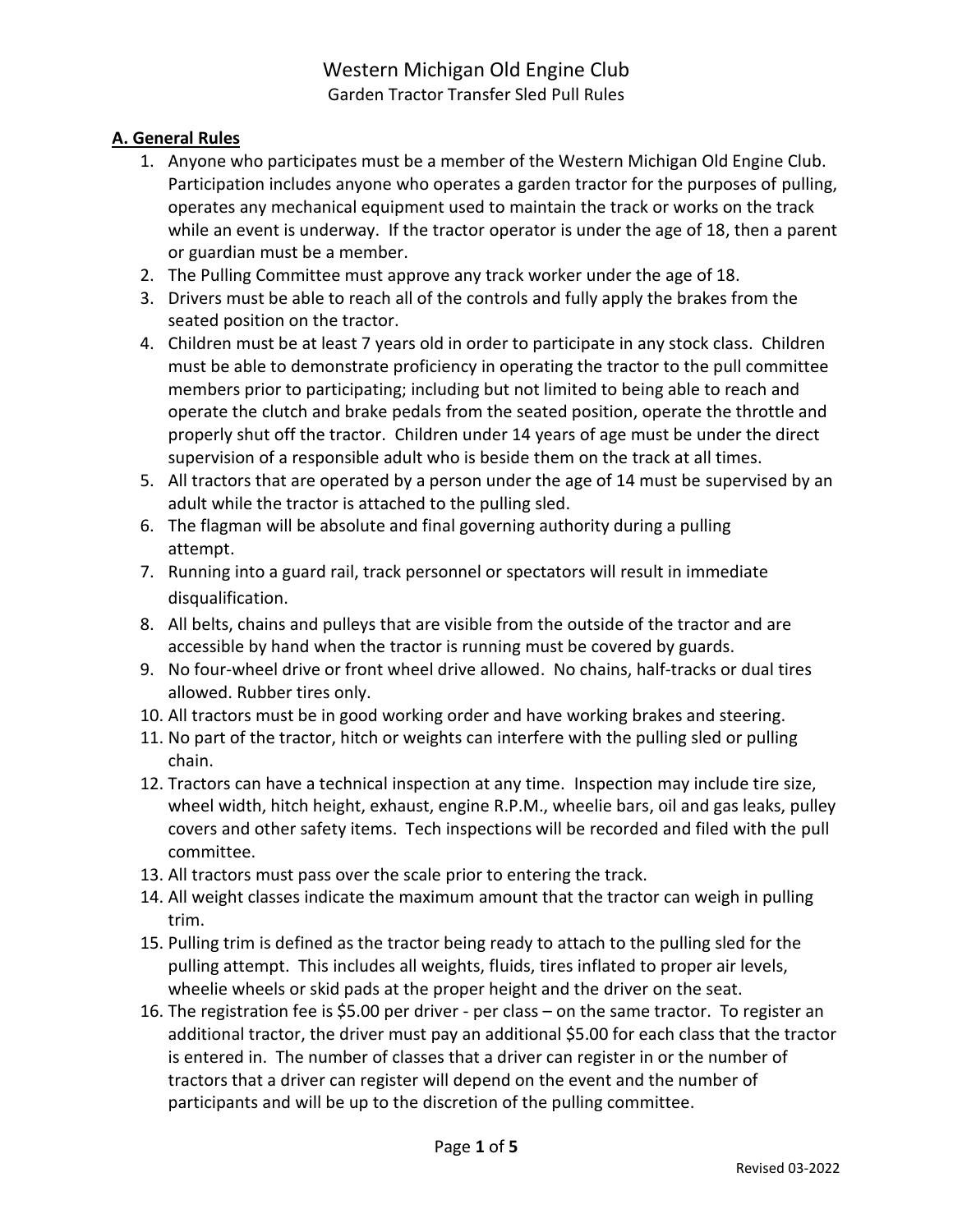# Western Michigan Old Engine Club

Garden Tractor Transfer Sled Pull Rules

- 17. There will be only one driver per tractor per weight class.
- 18. The number of pulling attempts will be determined by the pulling committee prior to the start of the event.
	- a. If there are 52 hooks or less for the event, then each driver will receive two pulling attempts per class.
	- b. If there are 53 hooks or more for the event, then each driver will receive one pulling attempt per class.
- 19. Drivers need to declare which weight classes they will be pulling in at the time of registration.

#### **B. Event Procedures**

- 1. Pulling positions will be determined at the time of registration.
- 2. Tractors can be weighed before the pull starts.
- 3. All drivers must be signed in prior to the start of weight class to be eligible to participate. Once the class has started, registration is closed for that class.
- 4. Out of bounds lines will be established a minimum of 3 feet from the guard rails. Out of bounds lines will be construed to be vertical from the marked lines. If any portion of the tractor touches the line, the pull attempt will be stopped, and the pull distance will be recorded at that point.
- 5. Once the tractor is hooked to the sled that will quality as an official attempt. If a driver stops the forward motion of the tractor before the front wheels of the tractor reach the cones, then the driver may restart the pull attempt. A restart can only be done once per class.
- 6. All pulls start with a tight chain. No jerking of the chain allowed.
- 7. Rear brakes cannot be used to aid in the pulling attempt.
- 8. The driver must remain seated at all times during a pull attempt. Leaning is permitted
- 9. One hand must remain on the steering wheel at all times.
- 10. Shifting during a pull is not permitted.
- 11. If drivers are allowed more than one attempt per class, the longest pull will be the pull of record. In the case of multiple full pulls in a weight class there will be a pull off with those tractors to determine the winner for the class.
- 12. Tractors must be in neutral when hitching and unhitching the sled.
- 13. Both feet must be kept on the running boards or foot rests of the tractor during a pull attempt.
- 14. Any object falling from the tractor while tractor is attached to sled will result in disqualification of that attempt.
- 15. A pull attempt may be stopped at any time for a violation of the above rules, a safety incident or for adjustments to the pulling sled or track surface.
- 16. If the pull is stopped due to adjustments being needed on the pulling sled the driver will be offered a chance to pull again.
- 17. If a driver is delayed in getting to the track due to mechanical or other problems, he or she will have three minutes to get to the track. After the three minutes has expired that driver move be moved to the bottom of the lineup.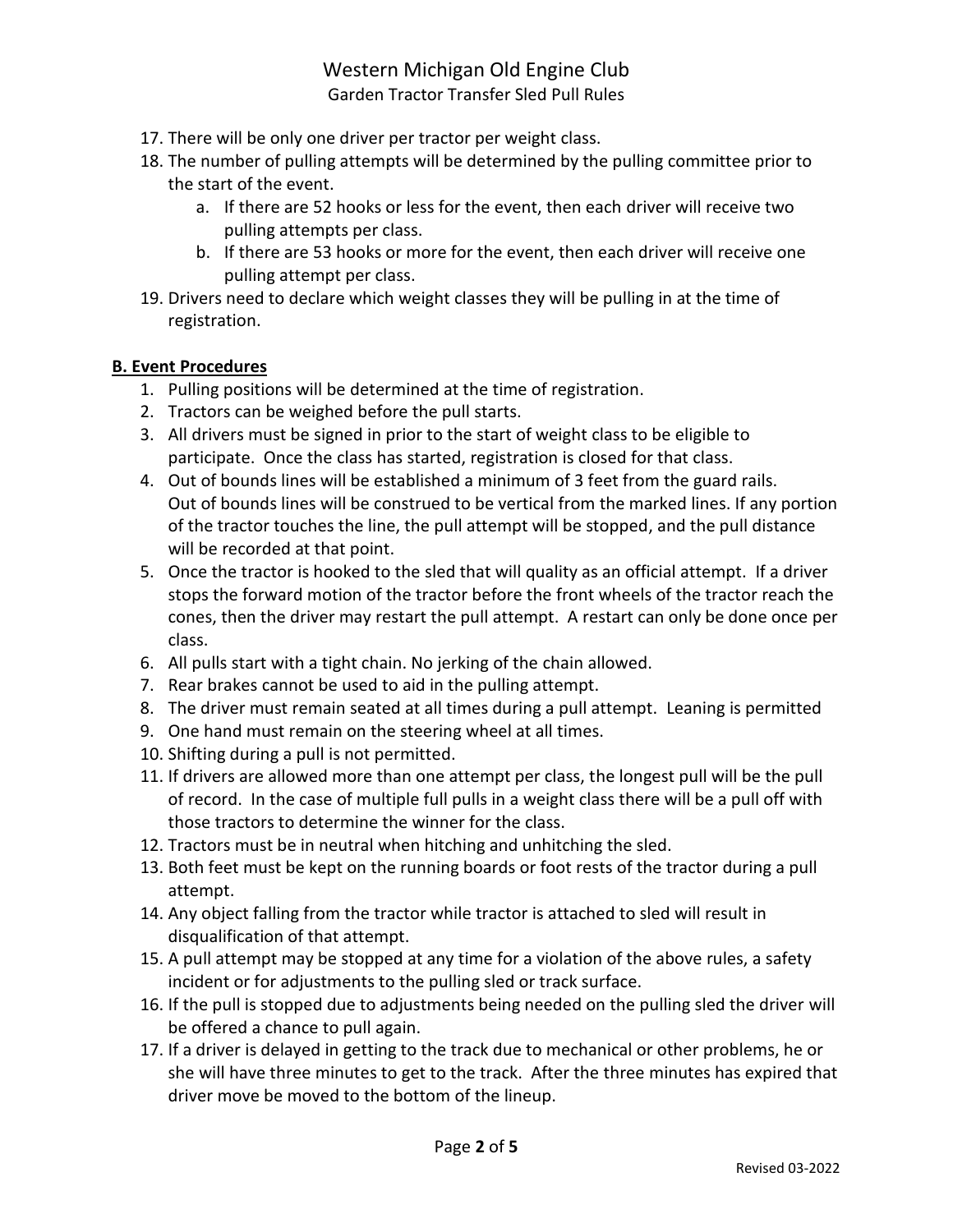# Western Michigan Old Engine Club Garden Tractor Transfer Sled Pull Rules

18. All drivers are required to wear helmets while pulling.

#### **C. Hitches and Wheelie Bars**

- 1. All tractors shall have a hitch that is stationary in all directions when pulling.
- 2. The maximum hitch height shall not exceed 13 inches with the tractor in pulling trim.
- 3. The hitch height on vertical mount hitches will be measured from where the chain sets when attached to the sled.
- 4. Wheelie bars must be rigid and be able to support the weight of the tractor. Either skid pads or wheels may be used.
	- a. Wheelie wheels must be at least four inches in diameter. Any tractor built after the 2015 pulling season must have wheelie wheels that are a minimum of 4 inches in diameter by 2 5/8 inches in width.
	- b. Skid pads must be at least 16 square inches in surface area.
- 5. The center of the skid pad or wheel must extend a minimum of 5 inches beyond the furthest point of the backside of the rear tire.
- 6. The bottom of the pad or wheel cannot exceed a maximum of 5 inches off the ground in pulling trim.
- 7. The hitch must have an opening that is at least 1.25 inches in diameter.

#### **D. Weights**

- 1. Weights must be securely attached to the tractor.
- 2. Rear weights cannot exceed 36 inches rearward from the center of the rear axle.
- 3. Front weights cannot exceed 96 inches forward from the center of the rear axle.
- 4. Multiple wheel weights bars that extend from wheels must be removed when there are no weights on the bars. Single wheel weight center bars must be removed when there no weights on the bars.

#### **E. Stock Class**

- 1. Factory stock, commercially available garden tractor, with cast block engine in one or two-cylinder configuration. Diesel engines are allowed but must remain unaltered.
- 2. Replacement engine must be stock design, OHV or Flat-Head.
- 3. The engine must be mounted in the original stock location.
- 4. Engine speed shall not exceed 4000 R.P.M. and must be governor controlled.
- 5. No engine modifications other than exhaust allowed.
	- a. All exhaust pipes must exit vertically with a minimum 12-inch vertical pipe height. The pipe height is measure from the top down.
	- b. Tractors may run factory stock exhaust.
	- **c.** Horizontal exhaust is not allowed.
- 6. All tractors must have a seat with a back, fenders, hood, grill and/or nose piece.
- 7. No welded or locking "including factory" rear ends.
- 8. Mower decks must be removed.
- 9. The maximum rear tire size is 23x10.50x12. The maximum wheel width is 10 inches bead to bead.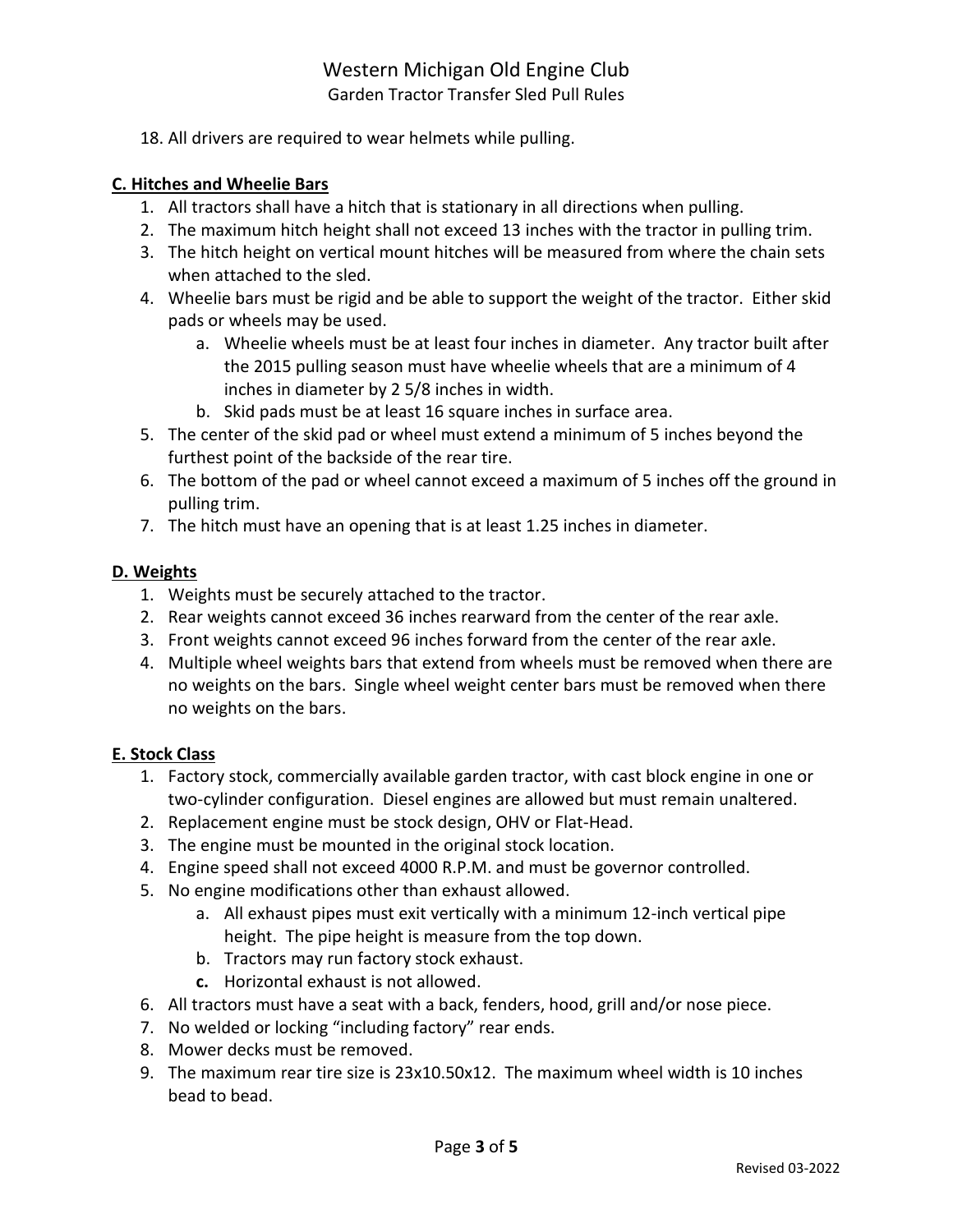# Western Michigan Old Engine Club Garden Tractor Transfer Sled Pull Rules

- 10. Cut tires are allowed but all tires must retain the original factory size identification.
- 11. The wheel base must remain unaltered. Sheet metal must retain stock appearance. This does not apply to paint.
- 12. Pump gasoline only or diesel fuel if appropriate. No octane booster or fuel performance additives allowed.
- 13. Weight classes are:

750#  $0 - 20$  H.P. (Ages 15 and under only) 850# 0 – 13 H.P. 850# 14 – 20 H.P. 950# 0 – 13 H.P. 950# 14 – 20 H.P. 1050# 0 – 13 H.P. 1050# 14 – 20 H.P.  $1150# 0 - 20$  H.P.

14. Drivers in the lower horsepower division can pull in the higher horsepower division. Drivers in the higher horsepower division cannot pull in the lower horsepower division.

#### **F. Stock Altered Class**

- 1. All rules in sections A through D apply to this class.
- 2. Any driver under the age of 16 years of age must be approved by the Pulling Committee.
- 3. Tractors may be hand built from garden tractor parts only. Any configuration must resemble a garden tractor.
- 4. The chassis wheel base may not exceed 60 inches.
- 5. The engine must be of garden tractor type, any make or brand up to 55 cubic inches. No more than two cylinders and no more than 2 single cylinder engines. Multiple cylinder engines may be used but cannot exceed an engine displacement of 55 cubic inches.
- 6. Externally bolt on engine parts may be modified or aftermarket parts may be used.
- 7. No internal modifications (cam, stroking or block modifications). Port polishing and head milling is allowed.
- 8. Engine speed shall not exceed 4000 R.P.M. and will be checked.
- 9. Drive systems may be modified. Differentials may be locked.
- 10. The maximum rear tire size is 23x10.50x12 with a maximum wheel width of 10 inches or 26" bar type only (no 26" pulling tires). Cut tires are allowed but all tires must retain original factory size identification. Any tractor running a 26-inch tire will be require to run 50 pounds lighter in pulling trim weight.
- 11. Pump gasoline only or diesel fuel if appropriate. No octane booster or fuel performance additives allowed.
- 12. All stock altered tractors must be in safe operating condition and are subject to safety inspections. Club and/or track officials may deem a tractor unsafe at any time.
- 13. All tractors must have a rear mounted kill switch with a tether that connects to the pulling sled.
- 14. Weight classes are 1000# and 1200#.
- 15. Any tractor that pulls in a stock altered class may not participate in a stock class. However, a stock tractor may participate in the stock altered class.